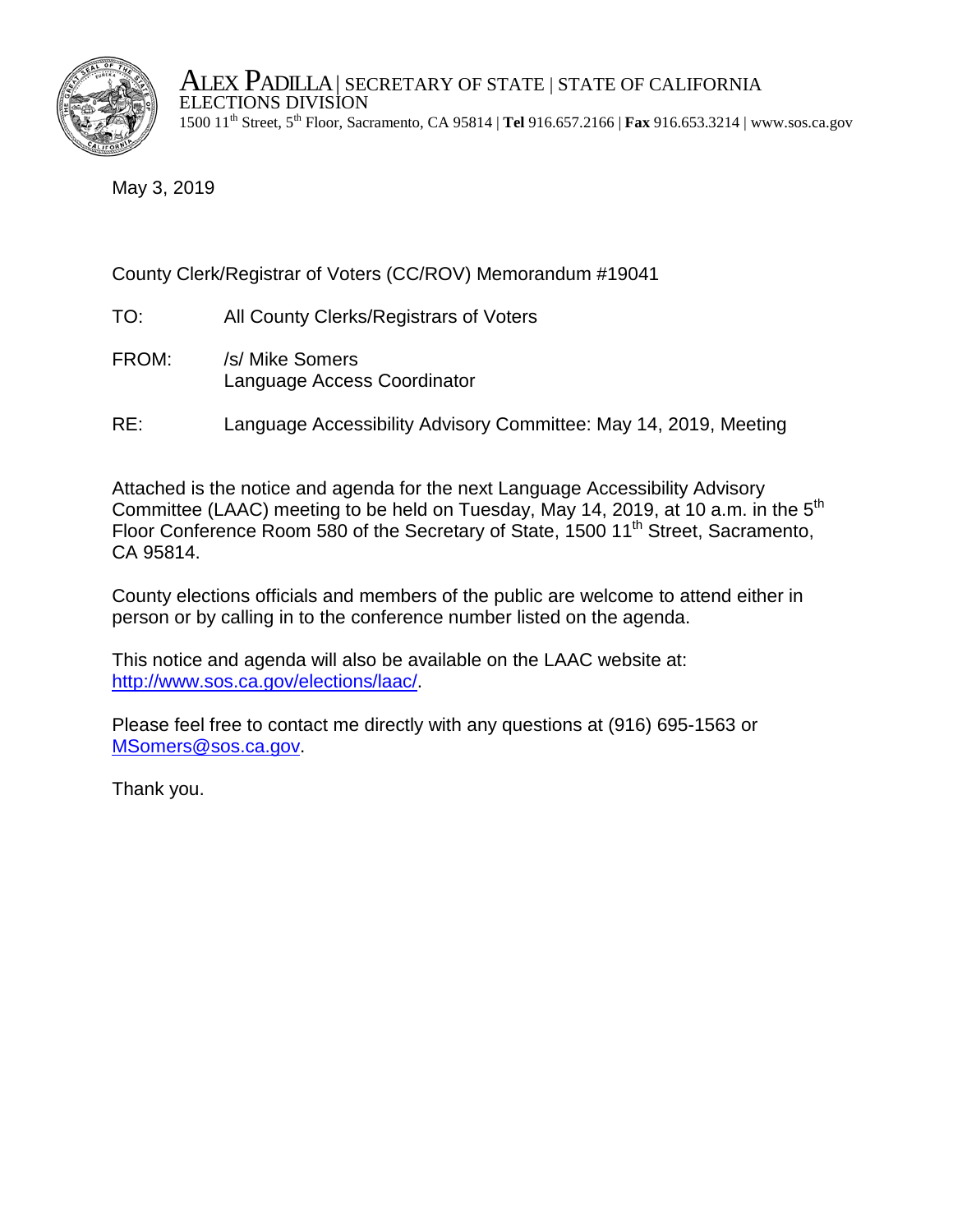

ALEX PADILLA | SECRETARY OF STATE | STATE OF CALIFORNIA<br>ELECTIONS DIVISION 1500 11th Street, 5th Floor, Sacramento, CA 95814 | **Tel** 916.657.2166 | **Fax** 916.653.3214 | www.sos.ca.gov

May 3, 2019

## **Public Meeting Notice and Agenda**

Language Accessibility Advisory Committee (LAAC)

<http://www.sos.ca.gov/elections/laac/>

| Date and time:          | Tuesday, May 14, 2019, 10 a.m.                                                                                                        |
|-------------------------|---------------------------------------------------------------------------------------------------------------------------------------|
| Conference call number: | 1-855-797-9485                                                                                                                        |
| Conference call access: | 665 274 805                                                                                                                           |
| Screenshare/webstream:  | https://bit.ly/2vuvKmY                                                                                                                |
| Location:               | Secretary of State<br>5 <sup>th</sup> Floor Conference Room - 580<br>1500 11th Street<br>Sacramento, CA 95814                         |
| Teleconference sites:   | Los Angeles County Clerk/Recorder<br>12400 Imperial Highway, Suite 7001<br>Norwalk, CA 90605                                          |
|                         | <b>Monterey County Government Center</b><br>Conference Room S1-1000<br>1441 Schilling Place - North Bldg.<br><b>Salinas, CA 93901</b> |
|                         | <b>CAUSE</b><br>1605 W. Olympic Boulevard, #1027<br>Los Angeles, CA 90015                                                             |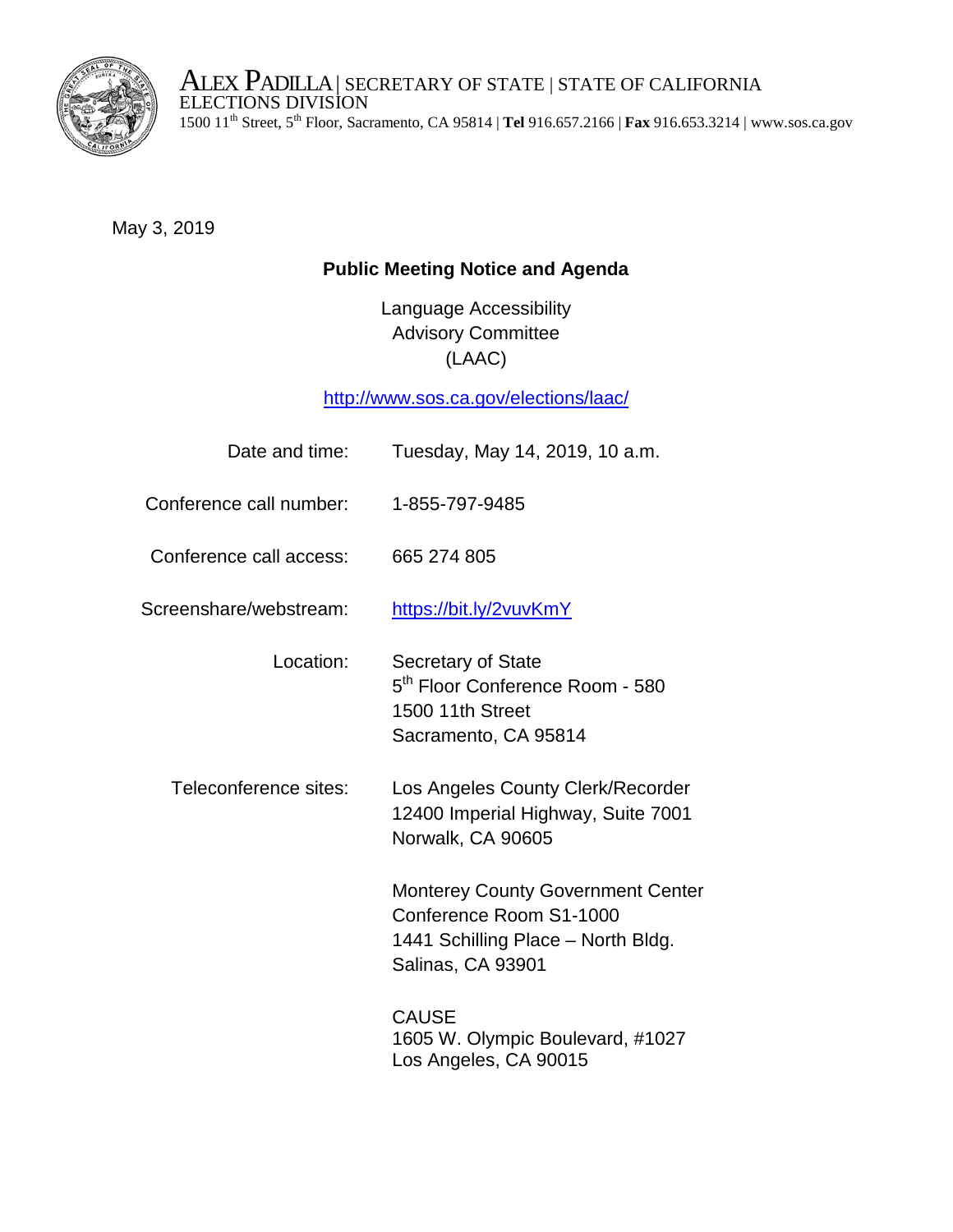## Agenda

- 1. Welcome, Call to Order, Roll Call, and Declaration of Quorum
- 2. Member Introductions and Updates
- 3. Elections Update

Bilingual Poll Worker Survey Report 2019

Voter's Choice Act update

Legislative Update

4. Committee Goals and Planning 2019

Committee goals and project proposals for 2019

5. Public Comments and Future Agenda Items

Public comment period and opportunity to suggest future agenda items

6. Adjournment